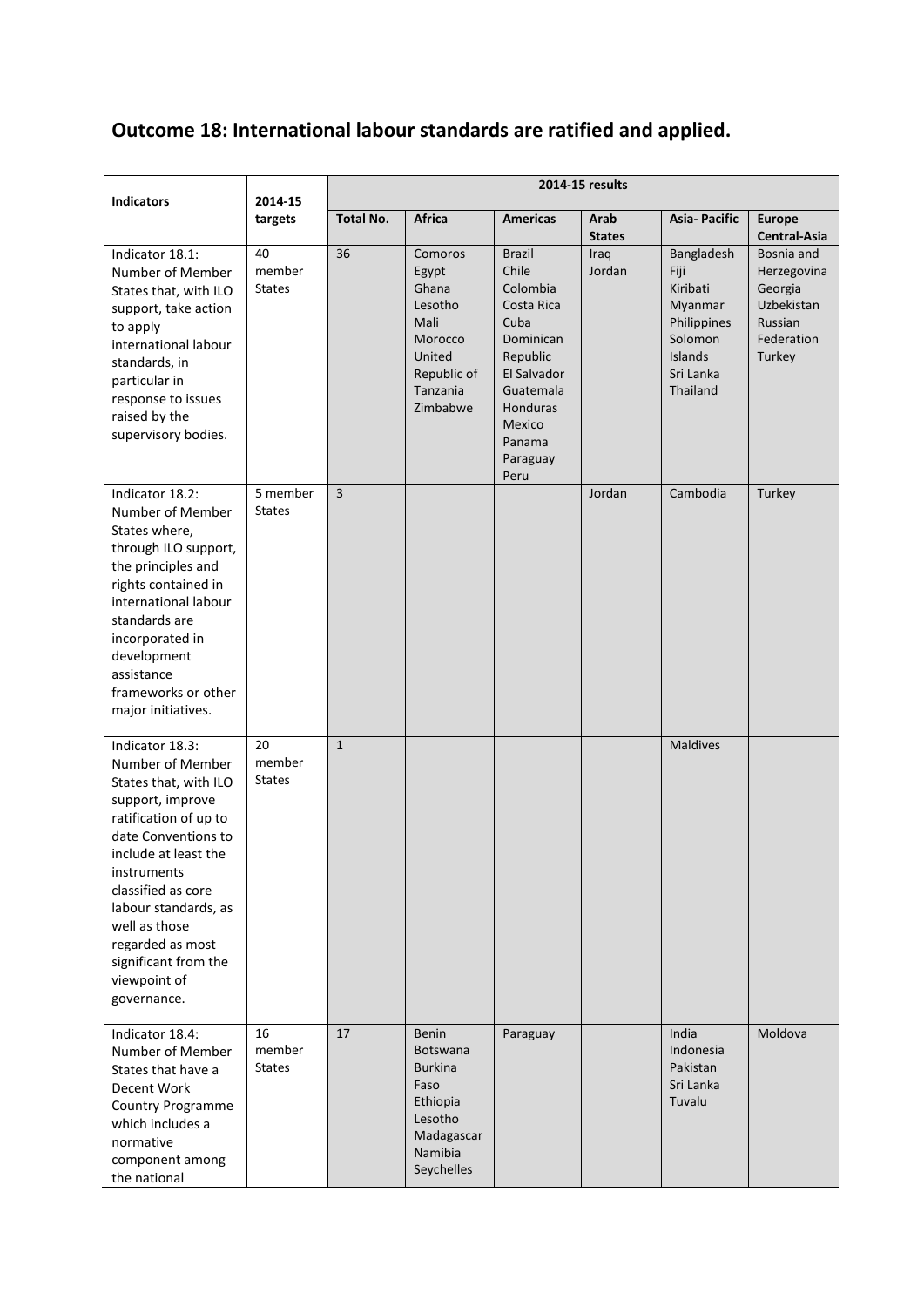| priorities established |  | South Africa |  |  |
|------------------------|--|--------------|--|--|
| by the tripartite      |  | Zambia       |  |  |
| constituents.          |  |              |  |  |
|                        |  |              |  |  |

In 2014-2015, the Office's strategy for Outcome 18 focused on protecting workers from unacceptable forms of work and work performed in conditions that endanger their lives and health; and extending and strengthening the application of international labour standards, particularly to workers in the informal and rural economies and those in other vulnerable categories, including migrant and domestic workers and indigenous and tribal peoples. Delivery was ensured by combining an institutional component with the strategic use of country-level technical assistance.

At the institutional level, steps were taken to ensure that the body of standards is up to date, relevant and responsive to the world of work. In March 2015, the Governing Body established a tripartite working group under the standards review mechanism and adopted its terms of reference in November 2015. In addition, the Office has continued to provide support to the ILO supervisory bodies through its regular and special procedures and the Committee on Freedom of Association received significantly more representations under article 24 of the ILO Constitution.

The Office continued to support the ratification and implementation of the Maritime Labour Convention, 2006 (MLC, 2006) and to provide advice and information on issues related to its implementation through a dedicated email address and webpage. In April 2014, at its first meeting, the Special Tripartite Committee established under the MLC, 2006 adopted amendments to the Code of the Convention, which were subsequently approved by the International Labour Conference at its 103rd Session.

To ensure optimal impact, the institutional component of the strategy was complemented by the strategic use of technical assistance at the country level. Standards-related technical assistance, guided by comments of the ILO supervisory bodies, was provided to certain countries and implemented according to predetermined criteria. In particular, positive results were achieved through a time-bound programme of activities on international labour standards, financed through the Special Programme Account (SPA), which harmonized the Office's technical assistance relating to international labour standards. In 2014, under the SPA, intensive technical assistance helped over 40 countries to ratify and/or implement international labour standards and strengthened the capacity of ministries of labour to fulfil their constitutional obligations, including the preparation of reports on the application of ratified Conventions. Activities were carried out in cooperation with the ILO International Training Centre (ITC-ILO) in Turin and, and, where relevant, with the work done in Areas of Critical Importance 8, on protecting workers from unacceptable forms of work; 5, on decent work in the rural economy; and 6, on formalization of the informal economy.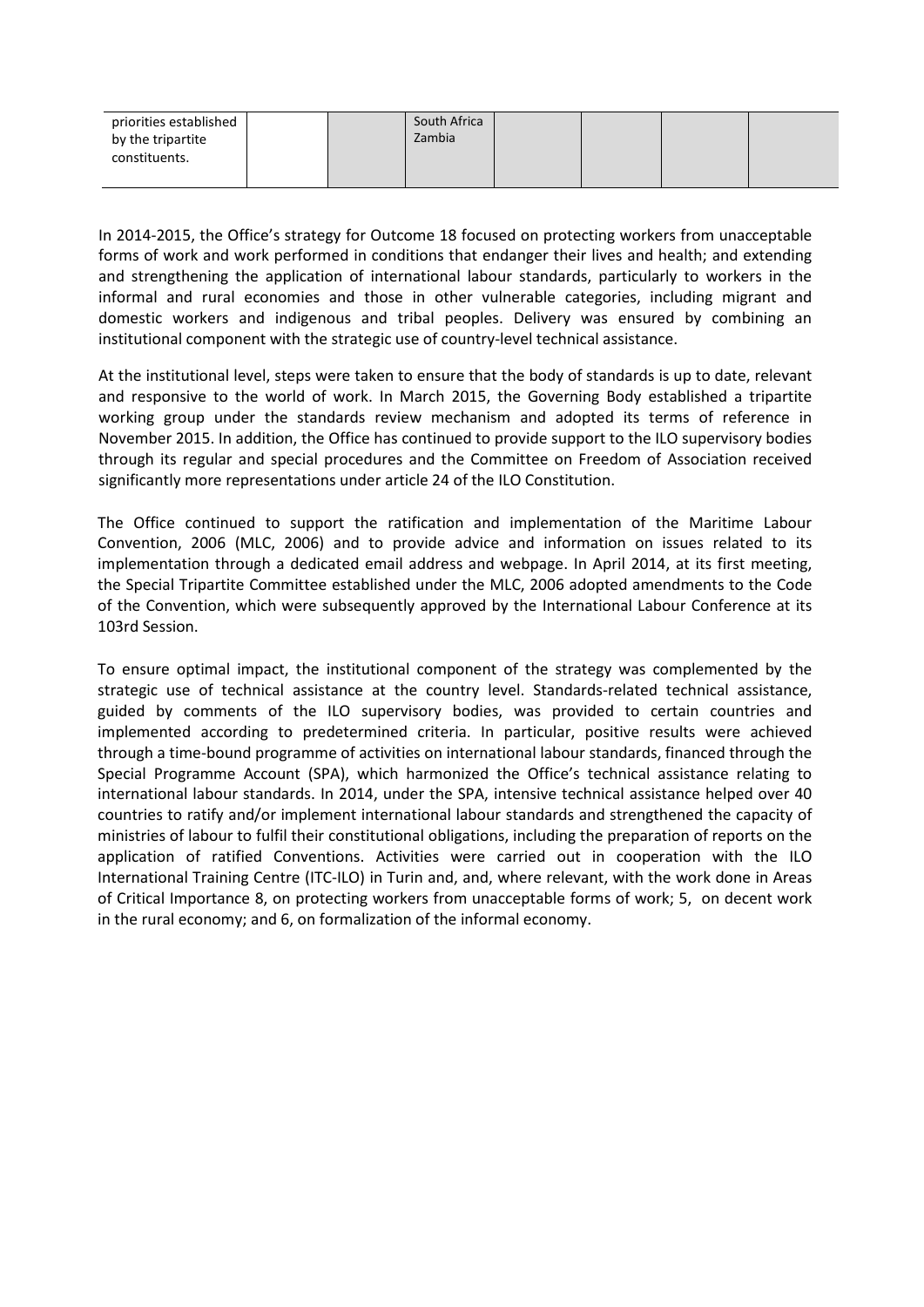## *How the strategy helped to address gender equality and non-discrimination*

Support for constituents was delivered through a variety of means. Comprehensive tripartite consultations were held on the standards policy with the aim of resolving issues arising from the 101st Session of the International Labour Conference and of implementing the Governing Body's decision on the standards initiative at its 323rd Session in March 2015.

Widespread capacity building for constituents on reporting obligations under the Conventions increased the quality of the information received by the supervisory mechanisms. Training was provided on, among other topics, freedom of association and collective bargaining, child labour, forced labour, discrimination, occupational safety and health and the rights of domestic workers and indigenous peoples.

The Office also provided technical advice to assist member States in the ratification of standards. With ILO assistance, Mexico adopted amendments to its Constitution that raised the minimum age of employment from 14 to 15 while awareness-raising for the social partners led to the country's ratification of Minimum Age Convention, 1973 (No. 138) in June 2015. ILO advocacy campaigns and technical assistance also led to ratification of the MLC, 2006 in the Maldives and the Seychelles in 2014.

## *How the strategy contributed to addressing gender equality and non-discrimination*

Particular attention was paid to application of the key standards on equality of opportunity and treatment, particularly in follow up to the comments made Committee of Experts on the Application of Conventions and Recommendations (CEACR) and the Conference Committee on the Application of Standards. In 2014, a direct contact mission to Saudi Arabia and a high-level mission to the Islamic Republic of Iran were conducted in the context of application of the Discrimination (Employment and Occupation) Convention, 1958 (No. 111).

Advisory services were also provided to the tripartite constituents in relation to other instruments, such as gap analyses concerning the Maternity Protection Convention, 2000 (No. 183) (in Senegal); training for workers' organizations on the Equal Remuneration Convention, 1951 (No. 100) (in South Africa); advisory services on legislative reforms concerning sexual and workplace harassment (in Bolivia); and awareness raising and capacity building for labour judges and prosecutors on equality of opportunity in employment and occupation with an emphasis on HIV/AIDS (in Brazil).

## *Significant external partnerships that have helped in delivering the strategy*

The Office continued to strengthen its external partnerships for the promotion of international labour standards throughout the United Nations (UN) system. It Office implemented activities in cooperation with various UN human rights bodies, particularly the Human Rights Council, and regularly submitted reports to the relevant UN treaty bodies. It remained active in the United Nations Development Group Human Rights Mainstreaming Mechanism (UNDG–HRM), which was transformed into the Human Rights Working Group (HRWG) in January 2015.

In addition, a collaboration with the European Commission Directorate-General for Trade, initiated in 2015 to promote application of the fundamental Conventions in some beneficiaries of the European Union's Generalised System of Preferences Plus (GSP+) (El Salvador, Guatemala, Mongolia and Pakistan) based on issues raised by the supervisory mechanisms, provided important leverage for their application.